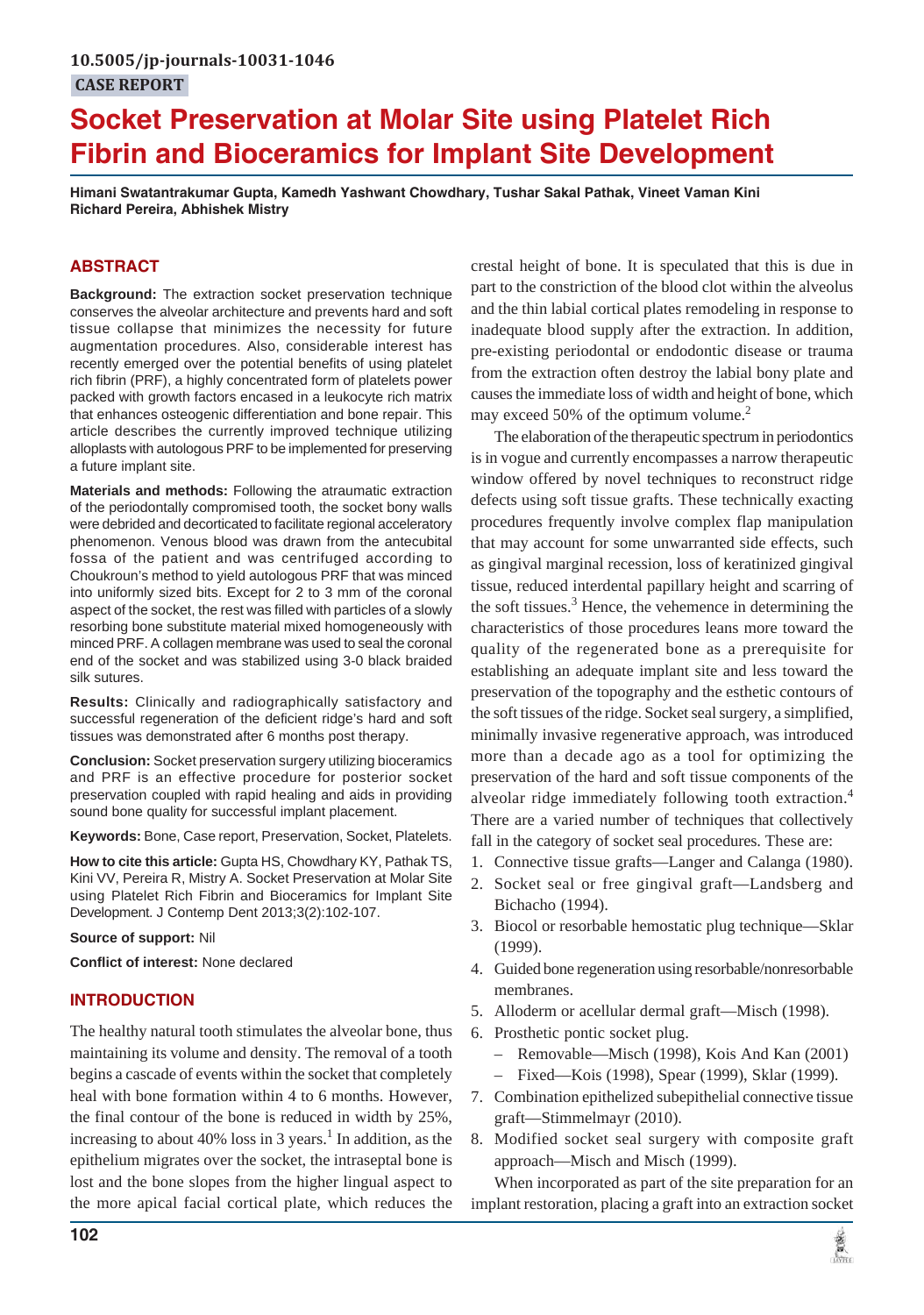quantity. Bioceramics are a group of alloplasts that comprise mainly of biphasic β-tricalcium phosphate and hydroxyapatite that are primarily osteoconductive in nature, mirroring the chemical composition and structure of human bone and is well tolerated by the body. When it is placed in a bone defect, it only occupies 10% of the defect space leaving 90% of the space for regeneration of new bone.<sup>5</sup> Autologous blood concentrates constitute a safe and convenient approach to deliver high concentrations of polypeptide growth factors to periodontal surgical wounds. Among platelet concentrates, platelet-rich fibrin (PRF) belongs to a group of second-generation blood autologous preparations that was originally described by Choukroun et al. PRF is obtained by gentle centrifugation of peripheral blood and is characterized as being leukocyte and platelet rich and fibrin dense, besides not requiring the addition of any anticlotting agent. PRF can be used directly as a filler agent or compressed into a membrane. PRF is believed to release polypeptide growth factors, such as transforming growth factor-β1, platelet-derived growth factor, vascular endothelial growth factor and matrix glycoproteins (such as thrombospondin-1), into the surgical wound in a sustained fashion for at least 7 days.<sup>6</sup>

The combination of bioceramics and PRF present a preserved crystalline structure well integrated within an organic matrix. This combination may prove effective in regenerating deficient bone volumes. This paper presents a case report of socket seal procedure carried out to preserve and augment the bone at the mandibular first molar site, for future implant placement, utilizing bioceramics and PRF.

# **CLINICAL PRESENTATION AND CASE MANAGEMENT**

The patient, aged 35 years, presented to the Department of Periodontics in November 2012 with the chief complaint of pain and mobility associated with 36. The patient was a nonsmoker and had good general health. Clinical examination revealed that the tooth was periodontally compromised with a pocket depth of 10 mm mid midbuccally and grade II mobility (Fig. 1). Tooth was sensitive upon vertical percussion or vestibular palpation. The tooth was found to give no response when electric pulp vitality test was conducted. Radiographic examination revealed bone present only on the mesial root and there was radiolucency in the inter-radicular area accompanied with pathologic migration along with root resorption of the distal root (Fig. 2). The patient voiced his opinion regarding no additional intervention to save the tooth. Consequently, two main options were discussed: replacing the tooth with

an implant and replacing the tooth with a fixed prosthesis such as a bridge. The patient opted for an implant.

# **CLINICAL PROCEDURE**

# **Initial Therapy**

*Socket Preservation at Molar Site using Platelet Rich Fibrin and Bioceramics for Implant Site Development*

Initial therapy consisted of detailed oral hygiene instructions. Full mouth scaling and root planing was performed using hand curettes and an ultrasonic device under local anesthesia. Trauma from occlusion was evaluated by examining the obvious presence of fremitus in centric occlusion or in working or balancing excursions. Six to eight weeks following phase I therapy, a periodontal re-evaluation was performed to confirm the suitability of the site for this periodontal socket seal surgery.

# **Preoperative Protocol**

Following thorough cleansing of the teeth, the patient was instructed to use 0.2% chlorhexidine as a mouthrinse. Patients' vital signs were determined and assessed before commencing surgical treatment. To minimize vasoconstriction, a local anesthetic (lidocaine 2%), with minimal epinephrine concentration, i.e. a maximum of 1:100,000, was administered in the extraction site.



**Fig. 1:** Deep periodontal pocket with 36



**Fig. 2:** IOPA preoperative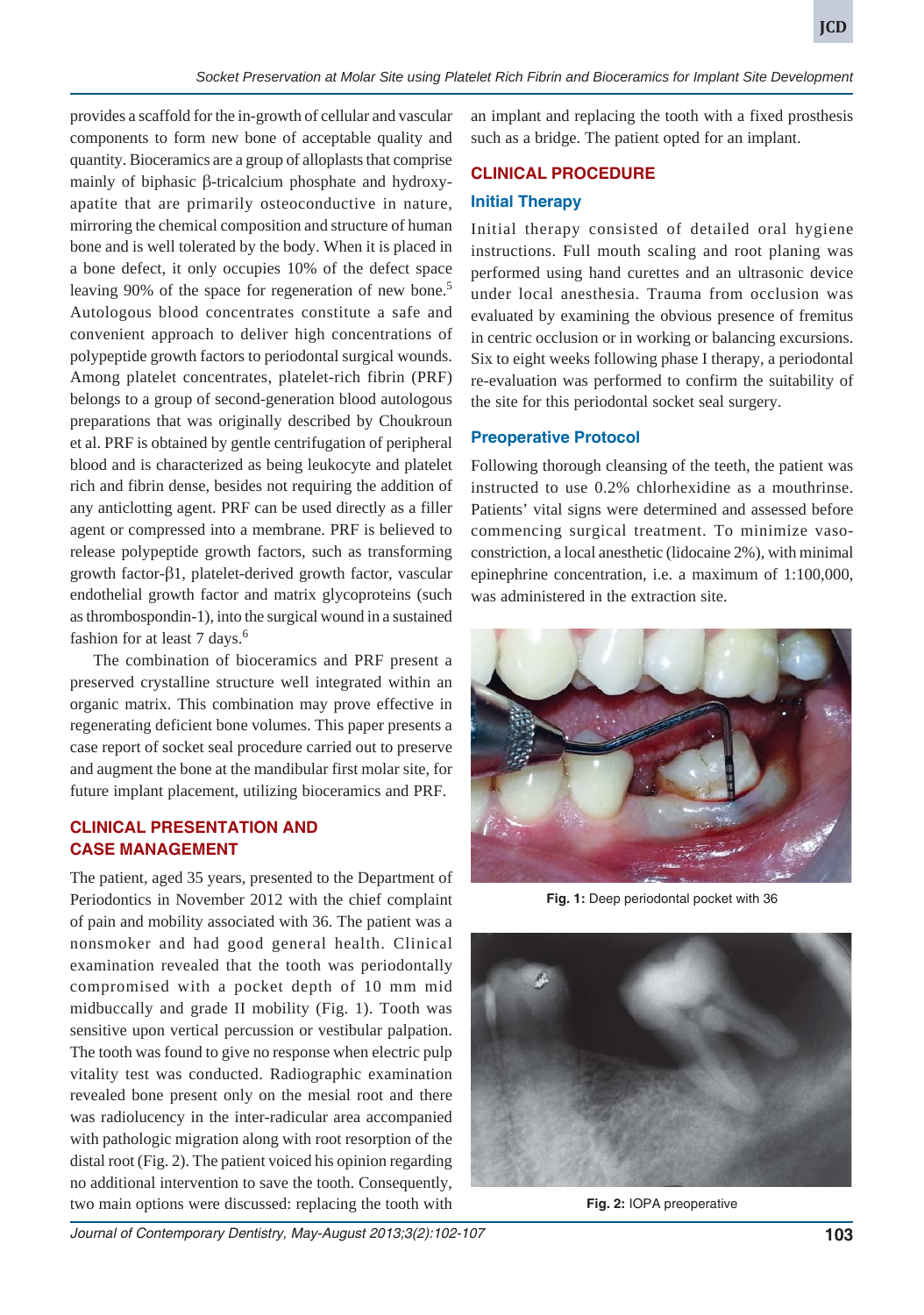## **Tooth Removal**

A sharp #15 surgical blade was used to sever the dentogingival and dentoalveolar connective tissue fibers around 36. To achieve a forceless extraction, a slow, gentle rotational-pulling force was preferred until the periodontal ligament fibers were torn completely and to minimize the amount of mechanical pressure applied to the buccal bone. Thumb support against the labial aspect of the alveolus and a check on the state of the soft tissue walls of the fresh extraction socket to ensure intactness was done (Figs 3 and 4).

#### **Socket Preparation**

The fresh socket was debrided thoroughly of granulation tissue and residual periodontal ligament fibers followed by a thorough evaluation of the remaining bony housing. The socket bony walls were decorticated with a half round bur further in their apical part (except for the labial wall) to increase the participation of endosteal bone-forming cells in the wound (Fig. 5). The epithelialize dinner layer of the gingival walls at the socket orifice is removed gently by a sterile water-cooled high-speed coarse diamond bur to expose the vascularized lamina propria.

## **Preparation of PRF**

Immediately before the surgical procedure, 10 ml of blood was drawn from the subject's antecubital vein. The blood sample was collected in glass-coated plastic tubes not containing any anticlotting agent. The blood-containing tubes were immediately centrifuged at 1,000 gm for 10 minutes. The centrifuged blood mass presented with a structured fibrin clot in the middle of the tube, between the red corpuscle layer on the bottom and the acellular plasma on top (Fig. 6). The fibrin clot could easily be removed from the tube and shaped freely, and was used immediately after its collection.<sup>6</sup> PRF was compressed between two tongue blades in order to take the form of a consistent membrane, which was minced and incorporated with the bone graft (Fig.  $7$ ).<sup>7</sup>

## **Bone Grafting**

An osteoconductive material composed of β-tricalcium phosphate and hydroxyapatite (Ossifi Equinox, Mumbai), in the ratio of 30:70, was selected for socket seal. Minced PRF was mixed with the bone graft and placed in the socket (Figs 8 and 9). Condensation of the bone graft was not done because this action could block or inhibit vascularization and mesenchymal cell participation inside the healing socket. Except for the most coronal 2 mm, the bone material with PRF was used to fill the socket. This allowed appropriate space for the collagen sponge to be placed atop the bone graft.



**Fig. 3:** Atraumatically extracted tooth



**Fig. 4:** Extraction socket after removal of 36



**Fig. 5:** Decortication of socket walls



**Fig. 6:** Venous blood drawn and centrifuged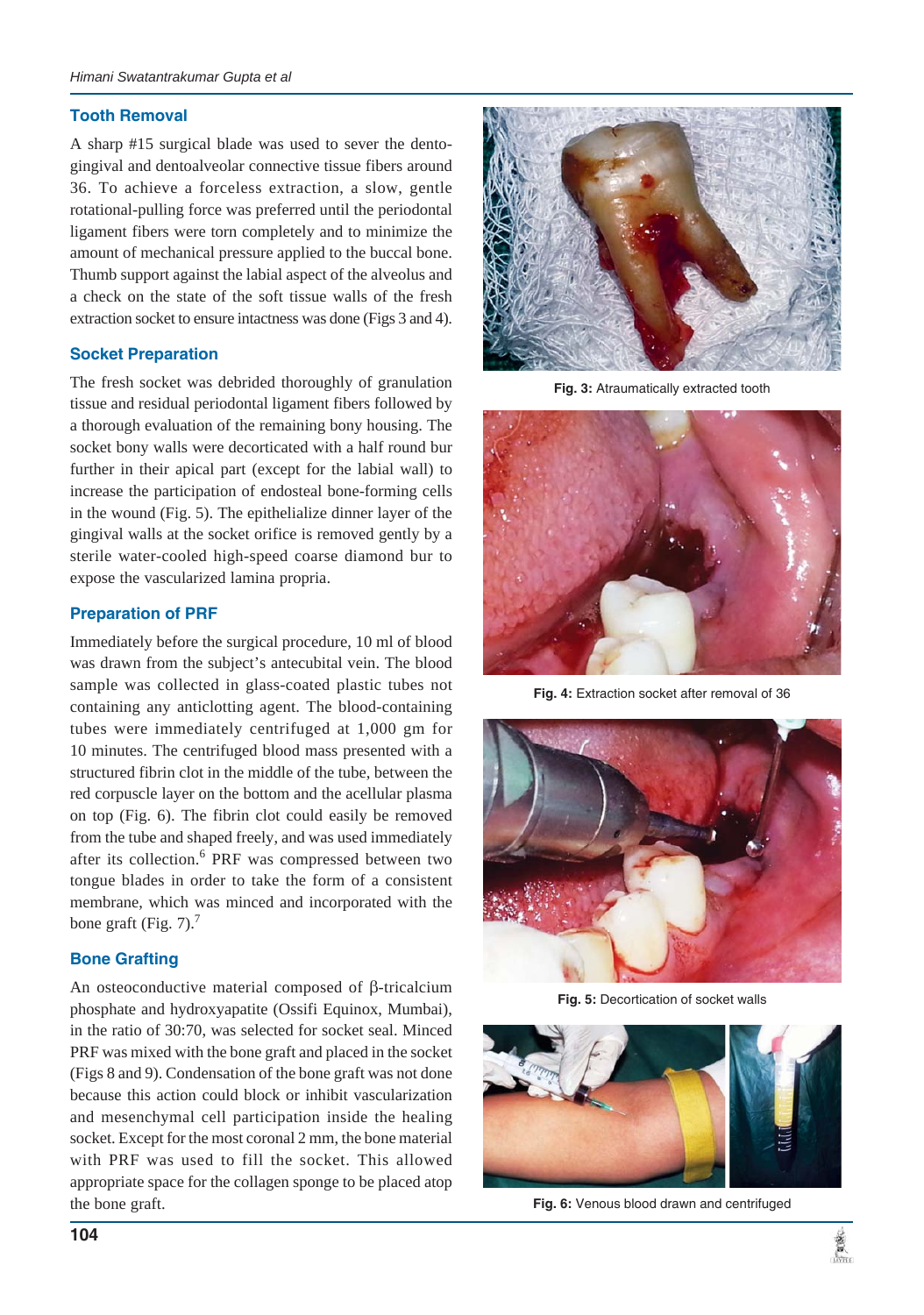#### **Socket Sealing and Suturing**

The extraction socket graft was covered with resorbable collagen sponge to protect the bone graft from the intrusion of undesired tissue growth and oral debris. Resorbable collagen sponge (Surgispon, Aegis Lifesciences, Gujarat) was inserted just below the free gingival margins without pouch or flap elevation (Fig. 10). The membrane was intentionally exposed and secured using cross-mattress black braided silk sutures (Fig. 11).

#### **Postoperative Treatment**

Periodontal dressing was placed over the surgical area, and antibiotics (amoxicillin 500 mg every 8 hours for 7 days) and oral analgesics (ibuprofen 400 mg, every 4 hours as needed for pain) were prescribed. A 0.2% chlorhexidine mouthwash was prescribed every 12 hours for 2-week duration postsurgically. Patient was instructed not to use a toothbrush or mechanical cleansing at the surgical area. Only a soft diet is advised for the first 2 weeks of the healing process. Sutures were removed 7 to 14 days postsurgery and healing was found to be satisfactory, with no bone graft exposed to the oral cavity. The patient did not report any untoward consequences. The patient was assessed after 3 months (Figs 12 and 13) and 6 months (Figs 14 and 15).

#### **DISCUSSION**

The use of bone replacement grafts have both been shown to enhance socket healing and to potentially modify the resorption process. Bone augmentation techniques using β-tricalcium phosphate and hydroxyapatite have demonstrated potential in surgical therapy.<sup>8</sup> It has been found to be biocompatible, biodegradable, osteoconductive, safe and nontoxic. The unique microscopic structure of this bioceramic demonstrates 90% interconnected porosity. When it is placed in bone defect, it occupies 10% of the defect space leaving 90% of the space for regeneration of bone.<sup>9</sup> The purity and synthetic nature of this material ensure safe grafting without the risk of transmitting viral infections. The pore size of this material is highly reproducible and constant. This reproducible interconnected porosity combined with a large granular inner surface area provides the highest degree of osteoconductivity through clot



**Fig. 7:** Platelet rich fibrin whole and minced





**Fig. 8:** PRF mixed with bioceramic bone graft **Fig. 9:** PRF with bioceramics grafted in the extraction socket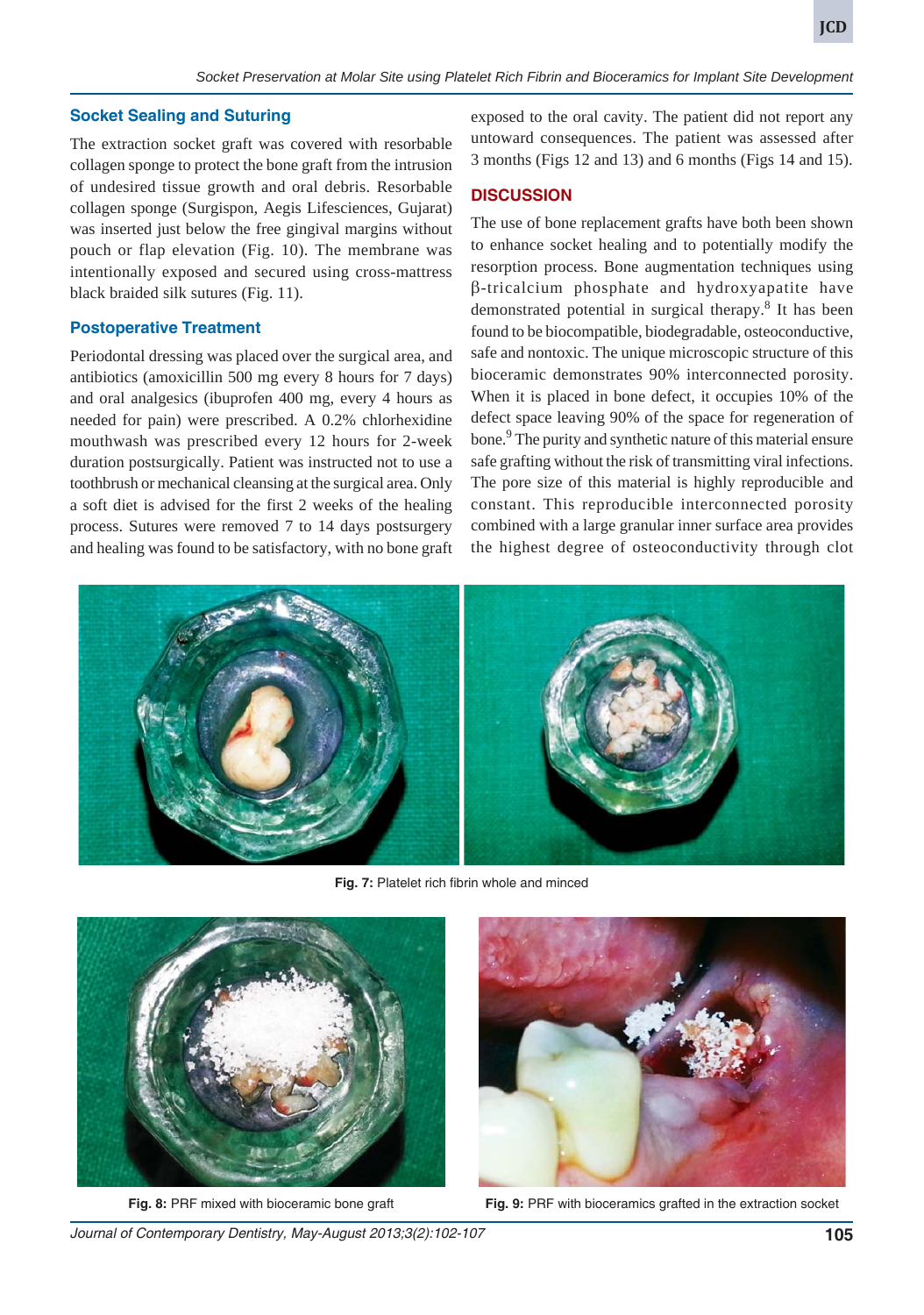

**Fig. 10:** Collagen sponge placed over the grafted socket





**Fig. 11:** Site closure with cross-mattress sutures **Fig. 13:** Radiographic appearance of socket after 3 months



Fig. 12: Postoperative view after 3 months

stabilization, vascularization, cell adhesion and penetration of host bone repair into the inner part of the graft material. Biphasic calcium phosphate enhances the biological resorption of the granule and ensures optimum bone ingrowth and formation.<sup>5</sup>

As it undergoes degradation, it leaves behind a calcium phosphate trellis. Osteoblasts attach to it and start secreting the bone matrix.<sup>9</sup> Kim et al reported that on light microscopic

level, new bone can be seen adhering to the bioceramic graft particles on re-entering the socket. $10$ 

Simonpiori et al summarized the advantages of PRF as it maintains and protects graft materials, serving as biologic connector between bone particles. It integrates fibrin network into regenerative site and facilitates cellular migration (neoangiogenesis). Also, platelet growth factors get released as fibrin network is resorbed over a period of time. Leukocytes in fibrin network play a role in self-regulation of inflammatory phenomenon of the graft material.<sup>11</sup>

Resorbable barriers were used to cover the graft material. It is biocompatible, exhibits multidirectional strength and tear resistance, easy to use, and possesses adequate cell occlusiveness to promote osteoblasts proliferation while excluding gingival cell invasion. The use of an occlusive membrane eliminates the problem of particle migration while simultaneously preventing epithelial and soft tissue migration into the socket. It also prevents external ridge resorption in the early healing period.<sup>12</sup>

This technique offers the dual vantage of maintaining soft and hard tissue contours as well as augmenting bone with the help of autologous PRF and bone simulating bioceramics. However, histologic and radiographic analysis